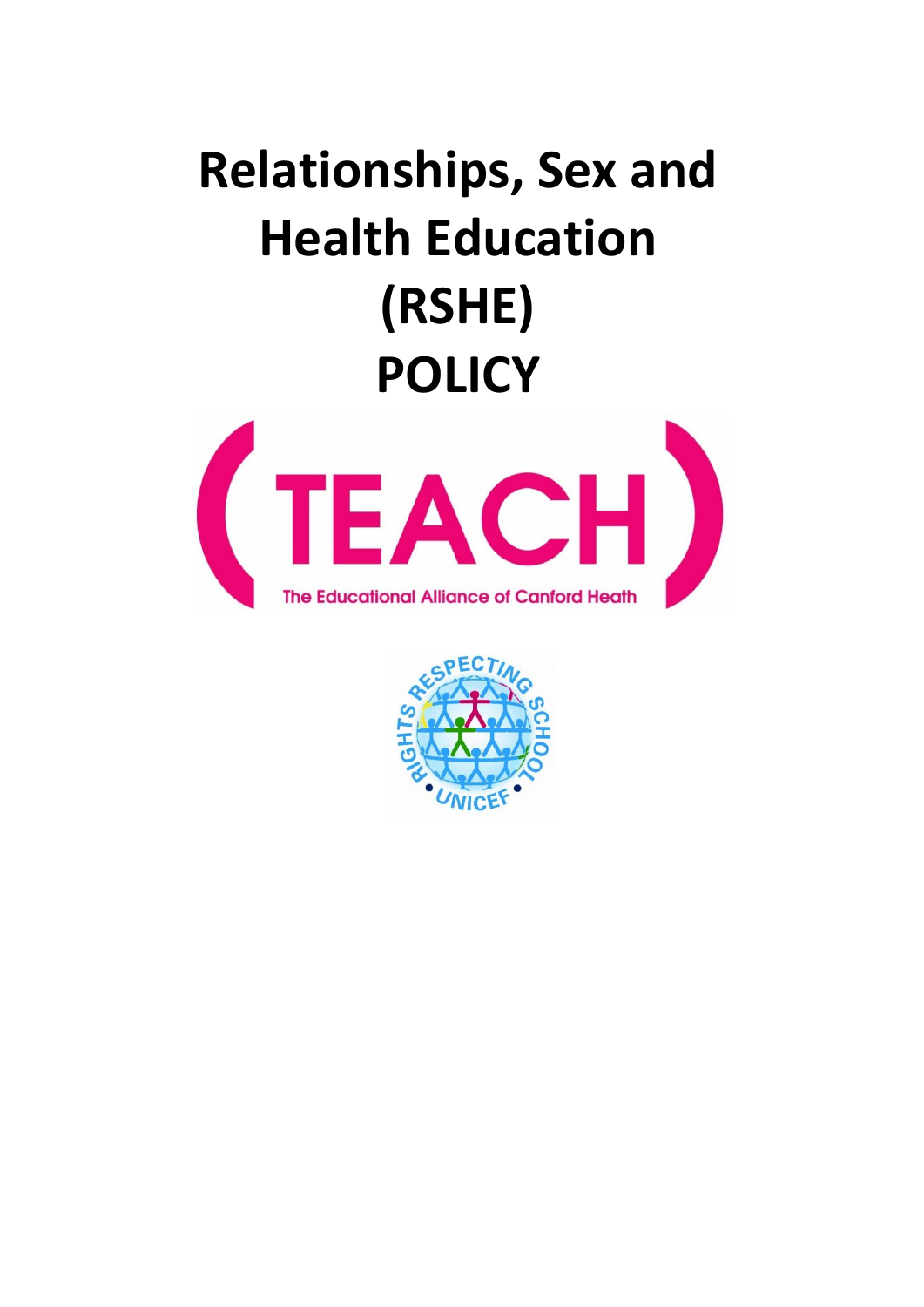## **Relationships, Sex and Health Education Policy**

#### **'Children First'**

Our vision is to promote a love of learning in order to maximise the life chances of every child in our Trust. Through nurturing, high expectations and skilled teaching, we will have a lasting and positive impact on our local and wider community.

#### **Rationale**

TEACH schools are all UNICEF Gold Level Rights' Respecting schools. By becoming Rights' Respecting schools, we have adopted a coherent values framework which shapes the ethos and curriculum of the school. In our learning, teaching, action and word, we recognise and support the rights of all children, irrespective of race, religion, ability or gender. This and our core values of trust, excellence, aspirations, collaboration and honesty underpin our educational provision. This enables us to improve self-esteem, enhance moral and academic development, improve relationships and behaviour, reduce prejudice, and develop global citizenship and aid school improvement.

#### **Aims**

In the TEACH Trust, relationships education is defined as;

"Lifelong learning about physical, moral and emotional development. It is about understanding the importance of family life, stable and loving relationships, respect, love and care. It involves acquiring information and developing skills appropriate to the age of learners to form positive beliefs, values and attitudes about sex, sexuality, relationships and feelings."

The aims of relationships education in the TEACH Trust are to:

- Provide a framework in which sensitive discussions can take place
- Prepare children for puberty, and give them an understanding of sexual development and the importance of health and hygiene
- Help children develop feelings of self-respect, confidence and empathy
- Create a positive culture around issues of sexuality and relationships
- Teach children the correct vocabulary to describe themselves and their bodies
- Make a significant contribution to the development of the personal skills needed by children if they are to establish and maintain relationships
- Develop children's understanding of the different protected characteristics and the importance of equality and diversity
- Enable children and young people to make responsible and informed decisions about their health and well-being.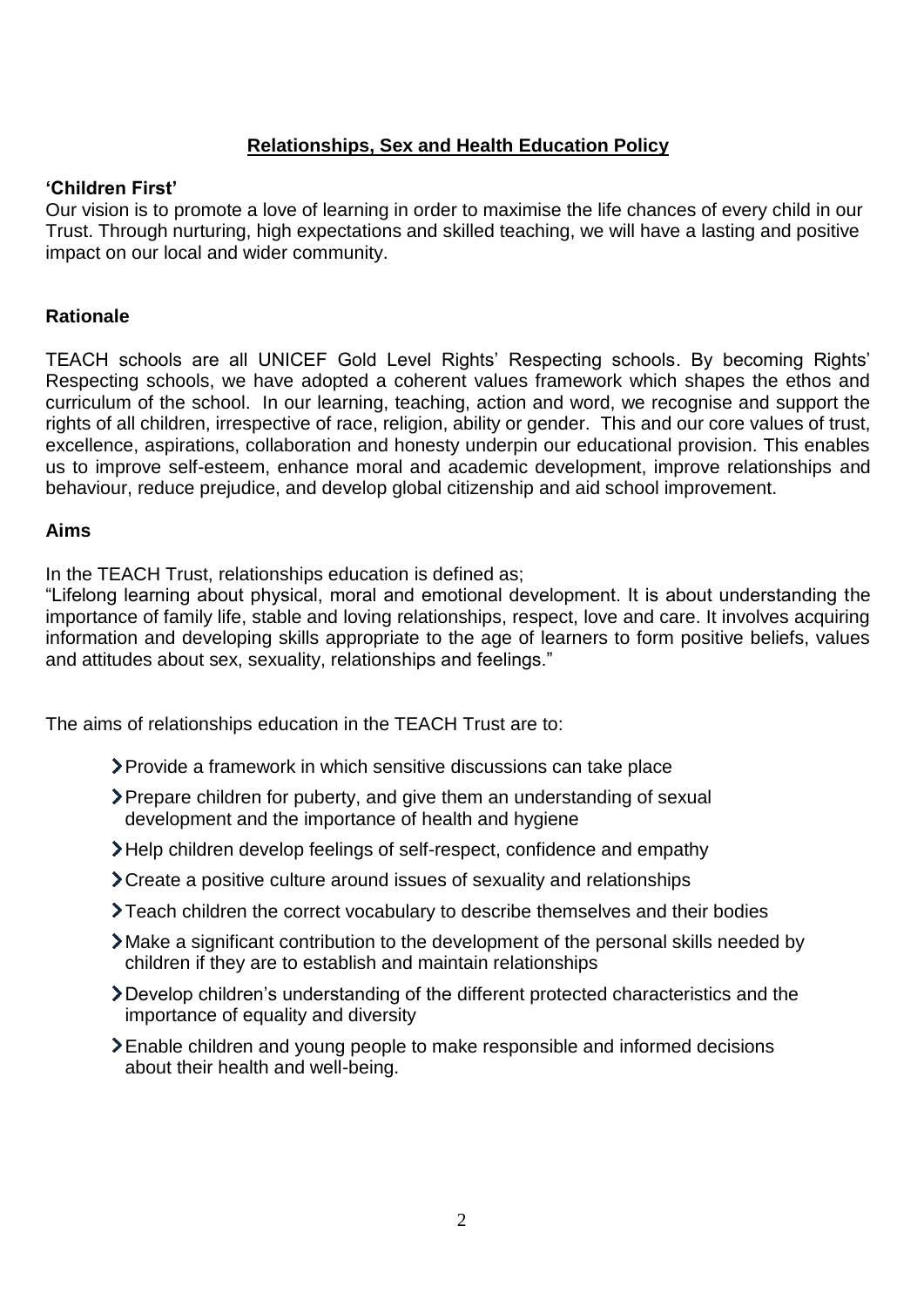# **Curriculum**

In TEACH Trust schools, relationships education is taught within the personal, social, health and economic (PSHE) education curriculum, following the Jigsaw PSHE programme. Key aspects of relationships education are delivered through the 'Relationships' and 'Changing Me' units of study (puzzle pieces) taught in the summer term. Biological aspects of relationships education are taught within the science curriculum, and other aspects are included in religious education (RE).

Relationships education focuses on teaching the fundamental building blocks and characteristics of positive relationships including:

- Families and people who care for me
- > Caring friendships
- Respectful relationships
- > Online relationships
- >Being safe

See appendix 1 for further content.

Within the Jigsaw programme, there are specific learning intentions for each year group in the 'Changing Me' Puzzle. These specific lessons sit within the whole Puzzle (6 lessons) which looks at change, and coping with change, in lots of contexts, so changes as we grow up and enter puberty are seen as one sort of change that we can all cope with. See appendix 2 for further content.

#### **Working with Parents**

The TEACH Trust liaises with parents regarding:

- when relationships education lessons will occur in school
- the context of the relationships education programme
- their right to withdraw their children from sex education content taught outside what is specified in the National Curriculum Science objectives
- the process by which they can withdraw their children
- how questions of a sensitive nature are dealt with.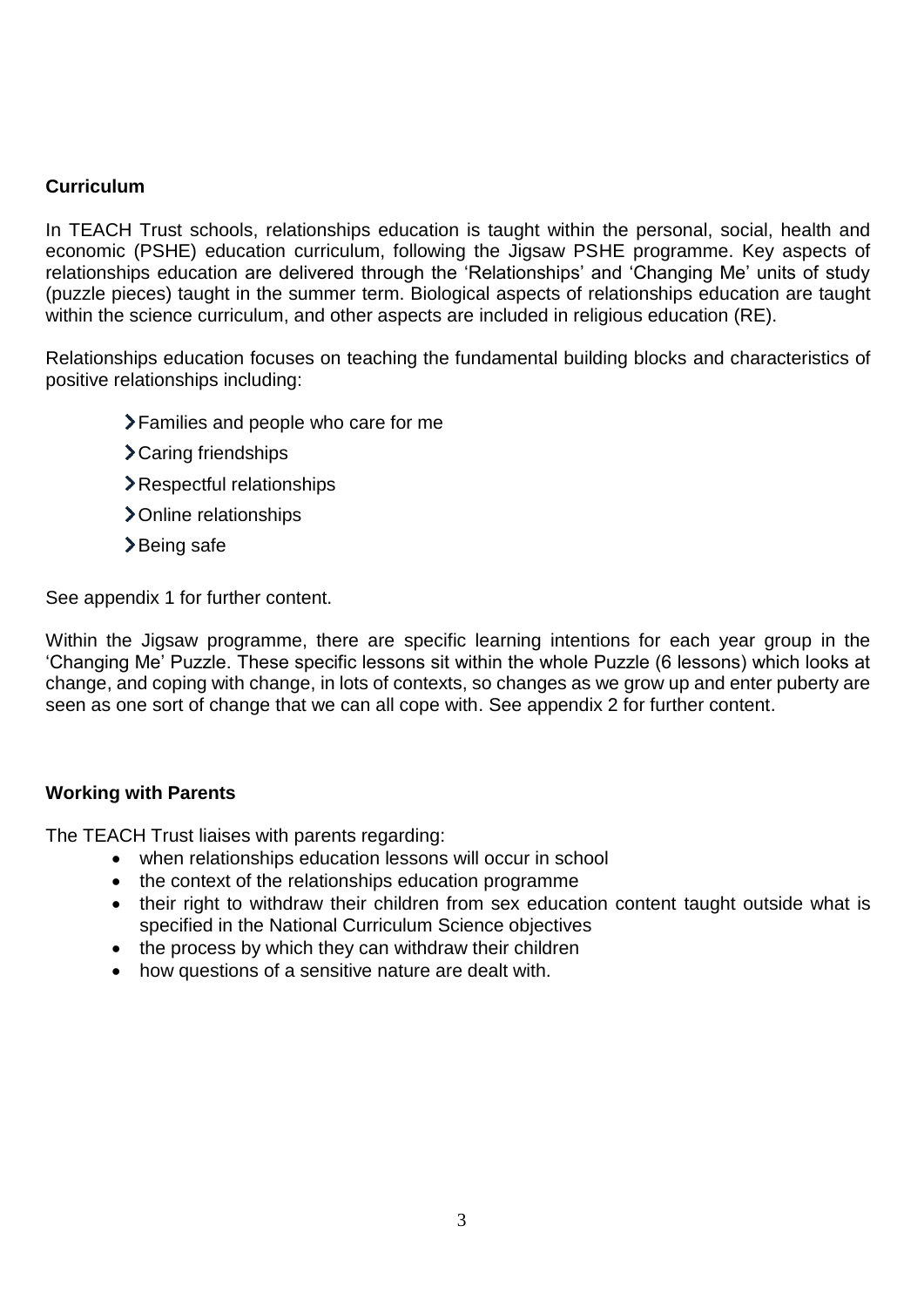## **Statutory Requirements**

The Relationships Education, RSE, and Heath Education (England) Regulations 2019 have made Relationships Education compulsory in all primary schools.

As a primary academy we must provide relationships education to all children as per Section 34 of the [Children and Social work act 2017.](http://www.legislation.gov.uk/ukpga/2017/16/section/34/enacted)

However, we are not required to provide sex education but we do need to teach the elements of sex education contained in the science curriculum, which states that children should be taught to:

- describe the changes as humans develop to old age
- describe the life process of reproduction in some plants and animals

In teaching relationships education, we must have regard to quidance issued by the Secretary of State as outlined in Section 403 of the Education Act 1996. Furthermore, all state-funded schools must have 'due regard' to the Secretary of State's guidance on RSE (DfE, 2000) which states that:

- 'All children, including those who develop earlier than average, need to know about puberty before they experience the onset of physical changes' (1.13)
- Children should learn 'how a baby is conceived and born' before they leave primary school (1.16)

#### **Children withdrawn from lessons**

It is important to note that the Relationships Education at our Trust sits within the Trust values framework and that we consider it vital to do this work in partnership with parents and carers. Parents do not have the right to withdraw their children from Relationships Education. We are mindful that parents do have the legal right to withdraw their children from the components of sex education within the PSHE (Jigsaw) Programme, whilst we hope they do not feel the need to do so, as one without the other can be problematic.

Parents wishing to withdraw their children from lessons should write a letter to the class teacher, informing them of their wishes. The class teacher must pass those names onto the PSHE cocoordinators and the Head of School. The Head of School may contact the parent(s) to discuss their decision prior to the lessons being taught. Children withdrawn from the programme of study will be given alternative work to do, in another class, for the duration of the programme.

#### **Confidentiality and Child Protection**

It is recognised that, on occasion, Relationships Education may raise concerns over specific issues relating to the children's lives. These may include child protection and confidentiality issues. On such occasions, the school will follow the appropriate procedures relating to confidentiality and child protection, as per the Child Protection and Safeguarding Policy. All child protection concerns will be referred to the school's Designated Safeguarding Lead (DSL).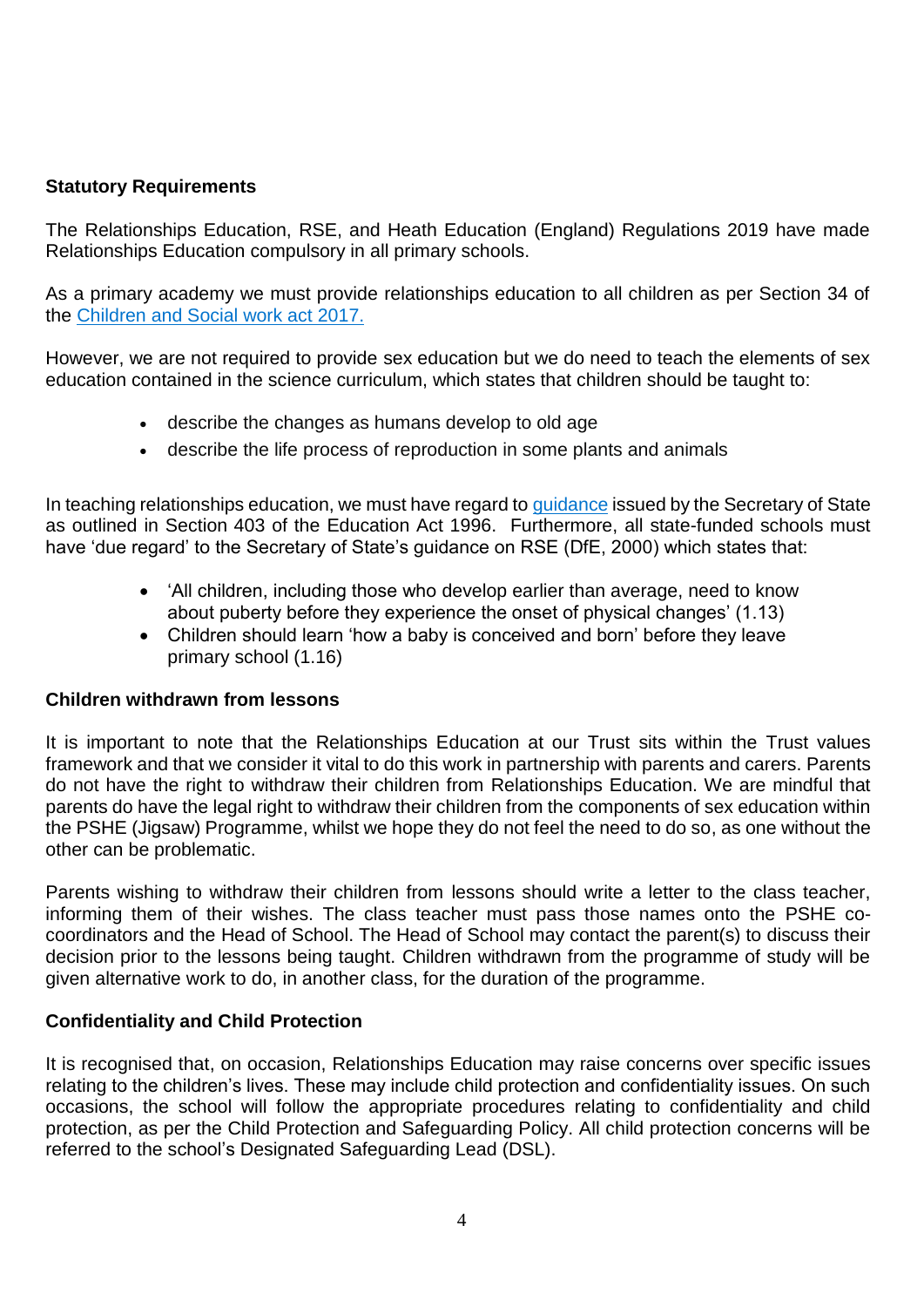#### **Roles and Responsibilities**

#### **The role of the class teacher**

The child's class teacher will deliver all relationships education lessons, within the PSHE (Jigsaw) programme. The role of the class teacher is to provide engaging lessons in a safe and comfortable environment. Teachers provide experiences that will have maximum impact on learning through developing confidence, encouraging an active role and developing good, respectful relationships. The class teacher should encourage sharing ideas as part of a group, and listening and respecting the views of others. All adults in school are responsible for informing teachers about any concerns about the personal and social development of individual children. However, if a child makes reference to anything which gives cause for concern (e.g. sexual abuse, illegal substance use) then clearly such matters cannot remain confidential. Staff will report such incidents to the Designated Safeguarding Lead who will contact social care for further advice if deemed appropriate.

#### **The role of school leaders**

The school leaders are committed to a whole school approach to RSHE that recognises the importance of children receiving consistent messages about key aspects of health and wellbeing. The school leaders place a high value on the role of relationships education.

#### **The role of the subject leaders**

The responsibilities of subject leaders are as follows:

- to prepare a policy and scheme of work, evaluating and reviewing as necessary
- to co-ordinate and lead the implementation of the policy throughout the school
- to monitor, evaluate and review the teaching of relationships education throughout the school
- to scrutinise lesson plans and children's work
- to ensure curriculum coverage by maintaining an overview of PSHE across the school
- to keep up to date with developments and use appropriately
- to support teachers in the delivery of Relationships Education
- to provide training when necessary
- to liaise with colleagues in school and outside agencies as appropriate, in order to further develop the opportunities for pupil engagement.

# **The role of Trustees**

The role of Trustees is to ensure the provision of relationships education is in line with the vision and values of the Trust and that it fulfils statutory government guidance.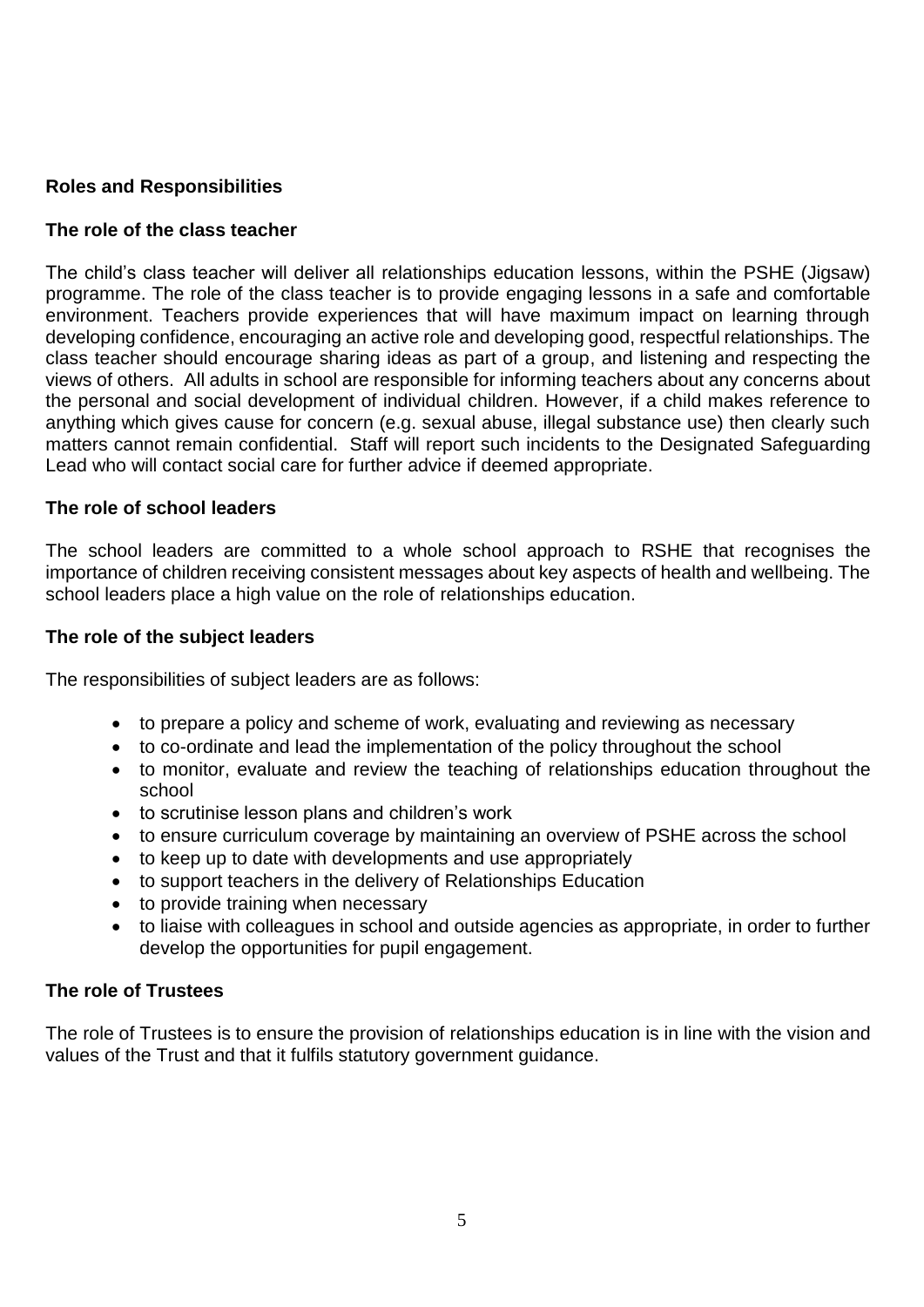## **Other policies and documents to be read in conjunction with the Relationships, Sex and Health Education Policy:**

- PSHE Policy
- Teaching and Learning Policy
- SEN/Inclusion Policy
- Curriculum Policy
- Child Protection and Safeguarding Policy
- Equal Opportunities Policy

**Date:** October 2020 **Review:** September 2021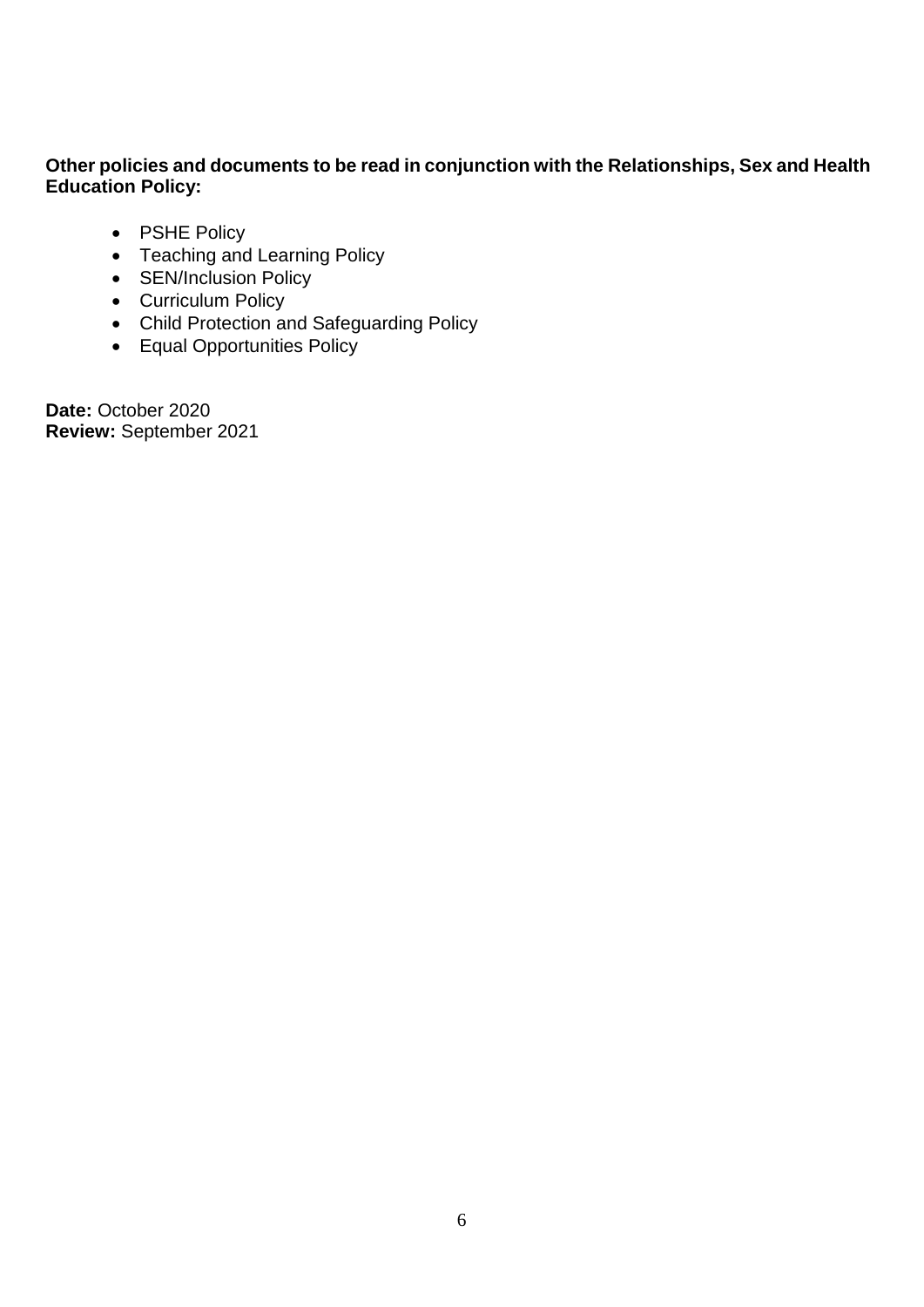## **Appendix One: DfE 2020 Statutory Guidance**

Through the Jigsaw PSHE programme, TEACH Trust schools teach the aspects of relationship education as per DfE 2020 statutory guidance.

#### **Families and people who care for me**

By the end of primary school, children should know

- that families are important for children growing up because they can give love, security and stability
- the characteristics of healthy family life, commitment to each other, including in times of difficulty, protection and care for children and other family members, the importance of spending time together and sharing each other's lives
- that others' families, either in school or in the wider world, sometimes look different from their family, but that they should respect those differences and know that other children's families are also characterised by love and care
- that stable, caring relationships, which may be of different types, are at the heart of happy families, and are important for children's security as they grow up
- that marriage represents a formal and legally recognised commitment of two people to each other which is intended to be lifelong
- how to recognise if family relationships are making them feel unhappy or unsafe, and how to seek help or advice from others if needed.

# **Caring friendships**

By the end of primary school, children should know

- how important friendships are in making us feel happy and secure, and how people choose and make friends
- the characteristics of friendships, including mutual respect, truthfulness, trustworthiness, loyalty, kindness, generosity, trust, sharing interests and experiences and support with problems and difficulties
- that healthy friendships are positive and welcoming towards others, and do not make others feel lonely or excluded
- that most friendships have ups and downs, and that these can often be worked through so that the friendship is repaired or even strengthened, and that resorting to violence is never right
- how to recognise who to trust and who not to trust, how to judge when a friendship is making them feel unhappy or uncomfortable, managing conflict, how to manage these situations and how to seek help or advice from others, if needed.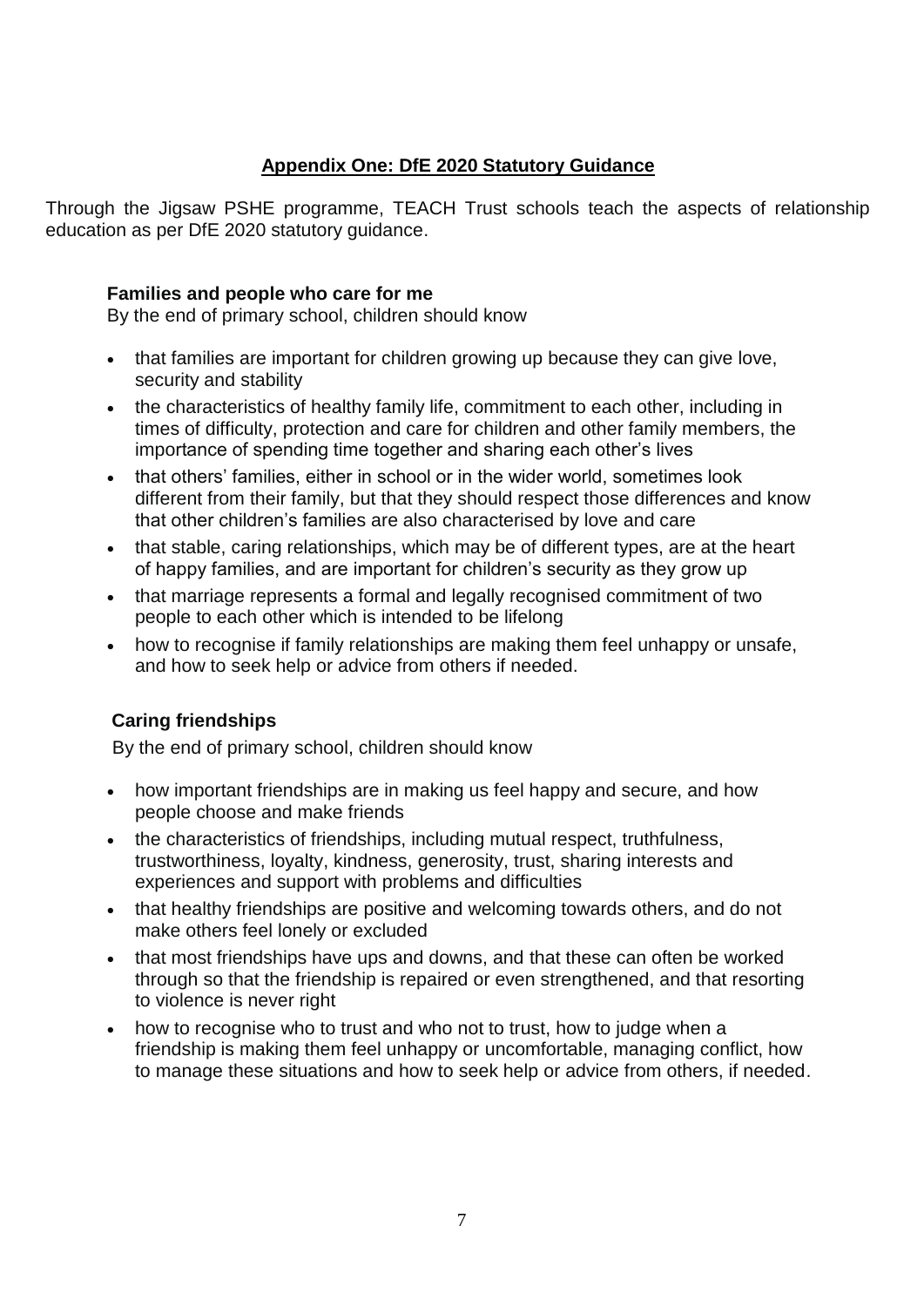# **Respectful relationships**

By the end of primary school, children should know

- the importance of respecting others, even when they are very different from them (for example, physically, in character, personality or backgrounds), or make different choices or have different preferences or beliefs
- practical steps they can take in a range of different contexts to improve or support respectful relationships
- the conventions of courtesy and manners
- the importance of self-respect and how this links to their own happiness
- that in school and in wider society they can expect to be treated with respect by others, and that in turn they should show due respect to others, including those in positions of authority
- about different types of bullying (including cyberbullying), the impact of bullying, responsibilities of bystanders (primarily reporting bullying to an adult) and how to get help
- what a stereotype is, and how stereotypes can be unfair, negative or destructive
- the importance of permission-seeking and giving in relationships with friends, peers and adults.

# **Online relationships**

By the end of primary school, children should know

- that people sometimes behave differently online, including by pretending to be someone they are not
- that the same principles apply to online relationships as to face-to-face relationships, including the importance of respect for others online including when we are anonymous
- the rules and principles for keeping safe online, how to recognise risks, harmful content and contact, and how to report them
- how to critically consider their online friendships and sources of information including awareness of the risks associated with people they have never met
- how information and data is shared and used online.

# **Being safe**

By the end of primary school, children should know

- what sorts of boundaries are appropriate in friendships with peers and others (including in a digital context)
- about the concept of privacy and the implications of it for both children and adults; including that it is not always right to keep secrets if they relate to being safe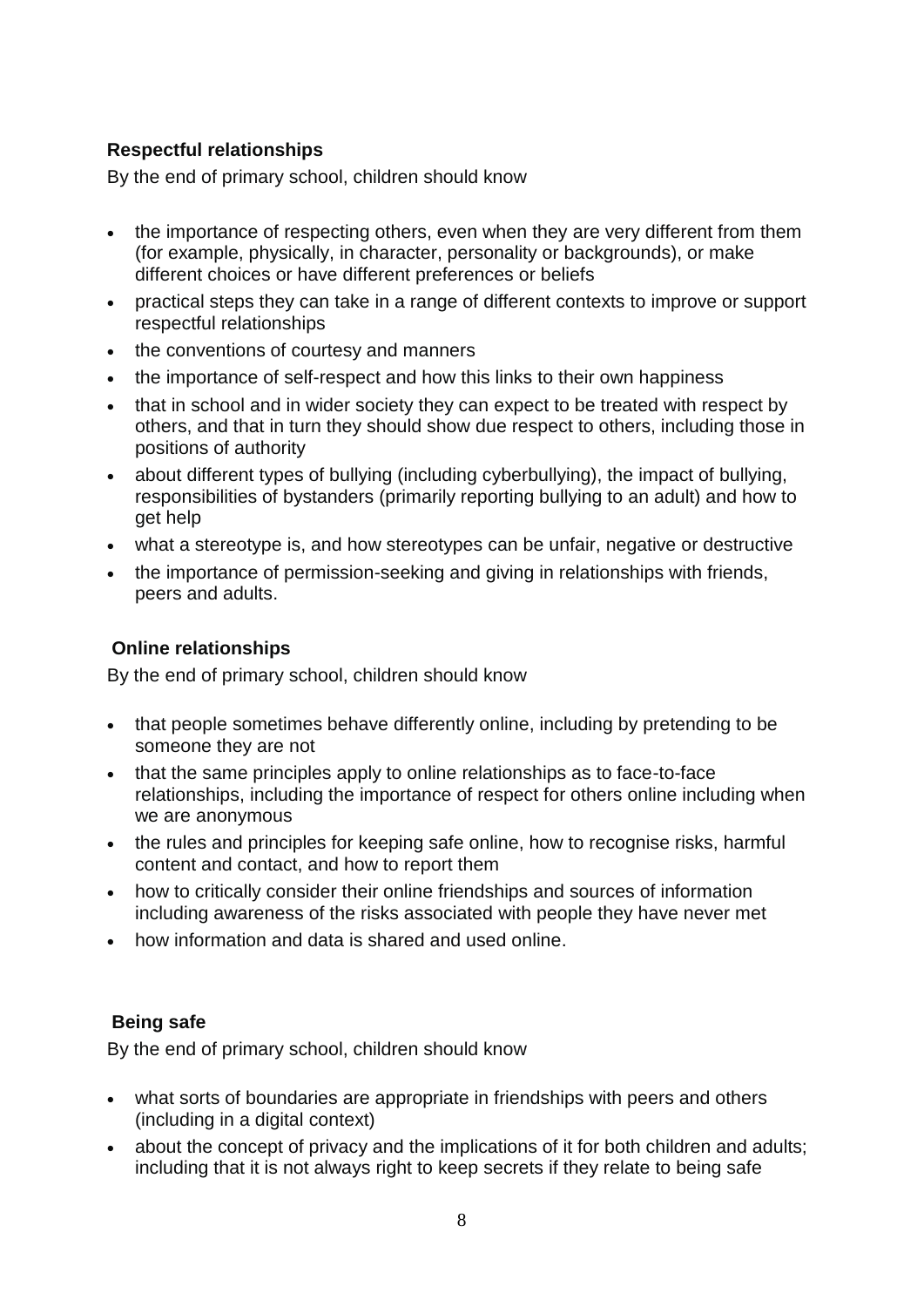- that each person's body belongs to them, and the differences between appropriate and inappropriate or unsafe physical, and other, contact
- how to respond safely and appropriately to adults they may encounter (in all contexts, including online) whom they do not know
- how to recognise and report feelings of being unsafe or feeling bad about any adult
- how to ask for advice or help for themselves or others, and to keep trying until they are heard,
- how to report concerns or abuse, and the vocabulary and confidence needed to do so
- where to get advice, for example family, school or other sources.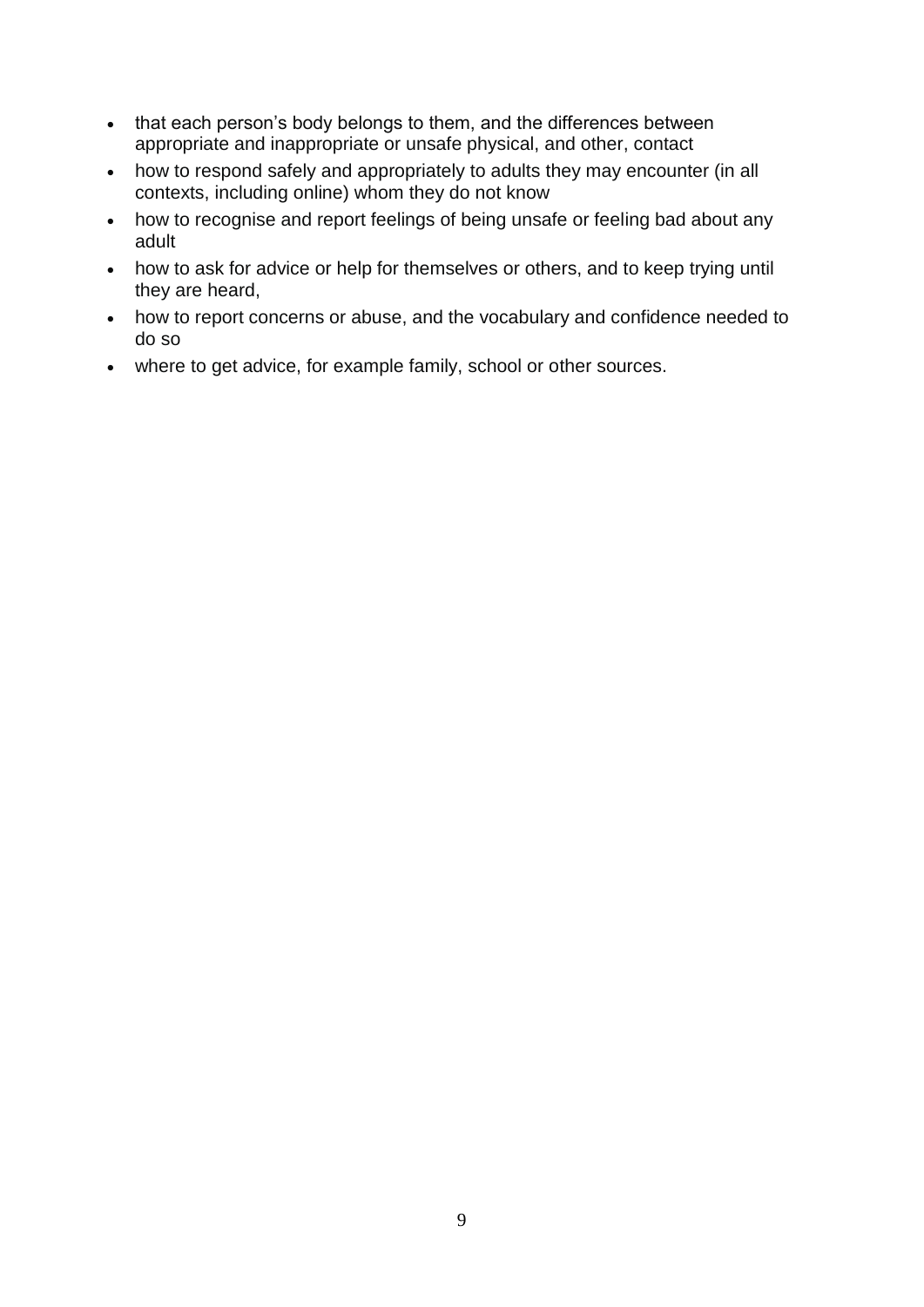# **Appendix Two: Jigsaw PSHE Content**

The grid below shows specific learning intentions for each year group in the 'Changing Me' Puzzle within the Jigsaw PSHE programme. These specific lessons sit within the whole Puzzle (6 lessons) which looks at change and coping with change in lots of contexts, so changes as we grow up and enter puberty are seen as one sort of change that we can all cope with.

| Year           | <b>Piece Number</b><br>and Name | <b>Learning Intentions</b><br>'Children will be able to'                                                              |
|----------------|---------------------------------|-----------------------------------------------------------------------------------------------------------------------|
| Group          | Piece 4                         | identify the parts of the body that make boys different to girls and                                                  |
|                | Boys' and Girls'                | can use the correct names for these: penis, testicles, vagina,                                                        |
|                | <b>Bodies</b>                   | vulva, anus                                                                                                           |
|                |                                 |                                                                                                                       |
|                |                                 | respect my body and understand which parts are private                                                                |
| 2              | Piece 4                         | recognise the physical differences between boys and girls, use the                                                    |
|                | Boys' and Girls'                | correct names for parts of the body (penis, anus, testicles,                                                          |
|                | <b>Bodies</b>                   | vagina, vulva) and appreciate that some parts of my body are<br>private                                               |
|                |                                 | tell you what I like/don't like about being a boy/girl                                                                |
| 3              | Piece 1                         | understand that in animals and humans lots of changes happen                                                          |
|                | <b>How Babies Grow</b>          | between conception and growing up, and that usually it is the<br>female who has the baby                              |
|                |                                 | express how I feel when I see babies or baby animals                                                                  |
|                | Piece 2                         | understand how babies grow and develop in the mother's uterus                                                         |
|                | <b>Babies</b>                   | and understand what a baby needs to live and grow                                                                     |
|                |                                 | express how I might feel if I had a new baby in my family                                                             |
|                | Piece 3                         | understand that boys' and girls' bodies need to change so that                                                        |
|                | <b>Outside Body</b><br>Changes  | when they grow up their bodies can make babies                                                                        |
|                |                                 | identify how boys' and girls' bodies change on the outside during<br>this growing up process                          |
|                |                                 | recognise how I feel about these changes happening to me and<br>know how to cope with those feelings                  |
|                | Piece 4                         | identify how boys' and girls' bodies change on the inside during the                                                  |
|                | Inside Body                     | growing up process and why these changes are necessary so that                                                        |
|                | Changes                         | their bodies can make babies when they grow up                                                                        |
|                |                                 | recognise how I feel about these changes happening to me and                                                          |
|                |                                 | how to cope with these feelings                                                                                       |
| $\overline{4}$ | Piece 2                         | correctly label the internal and external parts of male and female                                                    |
|                | Having A Baby                   | bodies that are necessary for making a baby                                                                           |
|                |                                 | understand that having a baby is a personal choice and express<br>how I feel about having children when I am an adult |